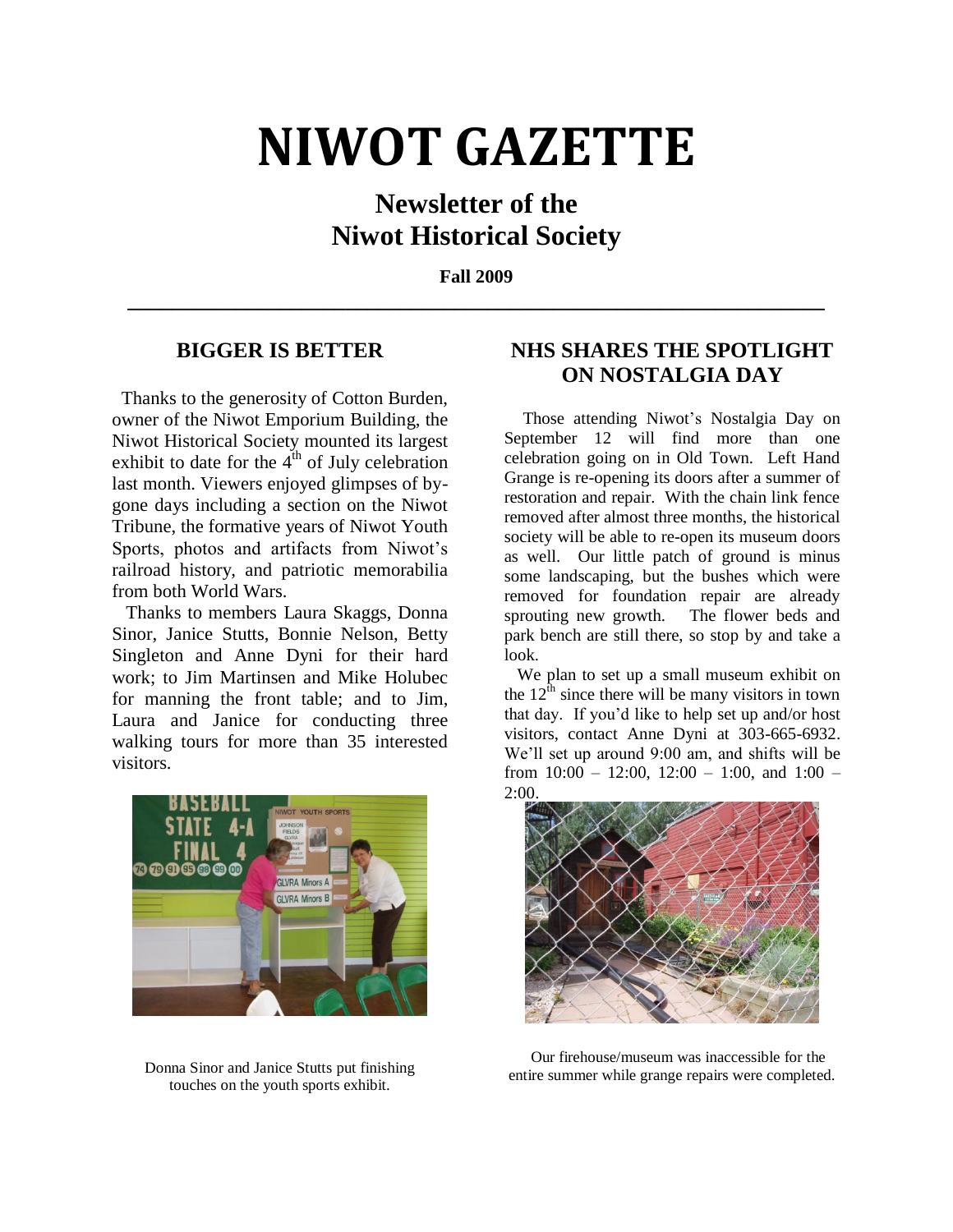#### **WHAT IS THIS OBJECT?**

 This artifact was donated to the NHS by Jason Midyette in 2007 and is one of many historical items in our collection. Artifacts such as this can be displayed in exhibits and can provide research material for scholars researching local history.

What is it? Answer on page three.



Artifact #2007.02.03 in the Niwot Historical Society archives.

## **SPOTLIGHT ON THE JUAN APODACA FAMILY**

 Some early 1900s photographs in the NHS collection reveal a railway section house just south of Niwot Road. It was located halfway between Longmont and Boulder along the Colorado Central railroad tracks. In 1920, a newly-hired section foreman, Juan Apodaca, moved to Niwot with his family from Trinidad, Colorado.

 While Juan and his wife took up residence in the section house, several of his children and grandchildren lived nearby in Niwot.

 In 2007, four of Juan's grandchildren joined the Niwot Historical Society where they represent an important part of Niwot's railroading history.



Today, Juan Apodaca's grandchildren Delia Montoya Hammons, John Montoya, Vidilia Montoya Rael (shown here) and Millie Montoya Rendon still visit their family's graves in the Niwot Cemetery.

#### **BOARD VACANCY**

 The historical society board lost one of his valued members this month. Mike Holubec has resigned for personal reasons. Mike served as an at-large board member for many years, and as a longtime resident of Niwot, his perspective and experience have been highly valued. He will be missed.

 In addition, our treasurer, Jim Martinsen has asked to be relieved of his official duties due to ill health. Jim, too, has been a valuable member of the board for many years, always there to help with our many projects.

 Therefore, we are looking for an NHS member to complete Mike's term which expires at the annual meeting in March. We also need someone to oversee the society's books until the March elections. Please contact Anne Dyni at 303-665-6932 for more information.